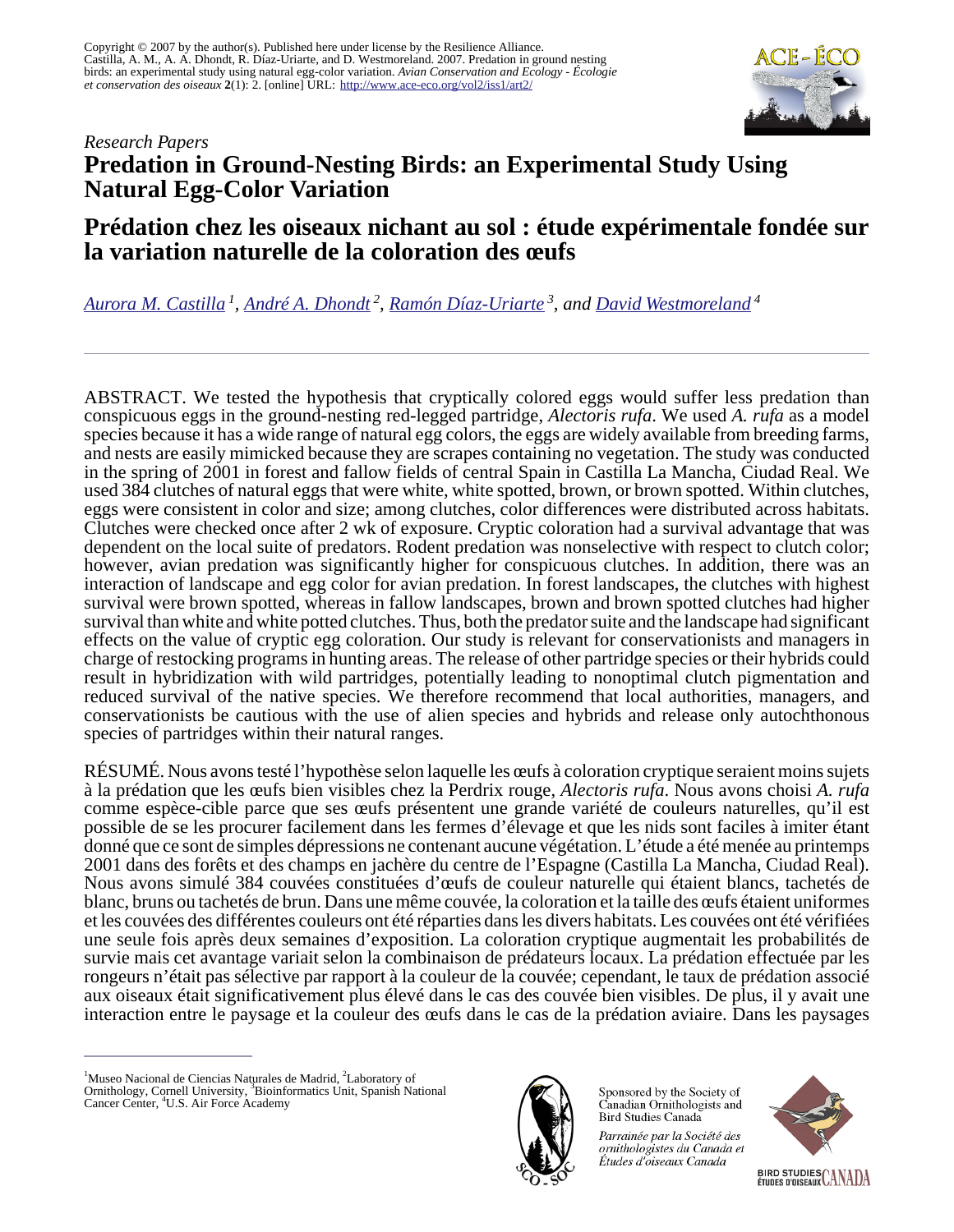forestiers, les couvées dont le taux de survie était le plus élevé étaient constituées d'œufs tachetés de brun, alors que dans les champs en jachère, les couvées aux œufs bruns ou tachetés de brun présentaient un taux de survie plus élevé que celles aux œufs blancs ou tachetés de blanc. Ainsi, la combinaison de prédateurs et le paysage ont tous deux des effets significatifs sur la valeur de la coloration cryptique des œufs. Notre étude est pertinente pour les spécialistes en conservation et les gestionnaires qui s'occupent des programmes de rétablissement des stocks dans les secteurs ouverts à la chasse. Le lâcher d'autres espèces de perdrix ou de leurs hybrides pourraient amener une hybridation avec les perdrix sauvages, ce qui pourrait entraîner une pigmentation non optimale des œufs et réduire le taux de survie de l'espèce indigène. Nous recommandons donc que les autorités locales, les gestionnaires et les spécialistes en conservation utilisent avec prudence les espèces non indigènes et les hybrides et ne relâchent que des perdrix appartenant à des espèces indigènes dans leur aire de répartition naturelle.

Key Words: *egg color variation; egg crypsis; landscape variation; natural selection; predation* 

## **INTRODUCTION**

Nest predation is the main cause of reproductive failure for a wide range of bird species (Ricklefs 1969). Because eggs are eaten by predators and it is generally believed that egg color functions as crypsis to reduce nest predation (e.g., O'Connor 1985), the adaptive significance of egg color is usually taken for granted (Götmark 1992). In fact, since the time of Wallace (1889), predation pressure has been assumed to be the most important selective pressure on eggshell pigmentation. However, egg color may be subjected to other selection forces that influence egg physiology, e.g., thermoregulation and gas exchange, and protection from incident radiation (Montevecchi 1976a, Bertram and Berger 1981, Underwood and Sealy 2002). It can also be a sexually selected signal of female quality (Moreno and Osorno 2003, Moreno et al. 2005).

To be cryptic, animal coloration must to some degree resemble the visual texture of the background (Endler 1978, Merilaita et al. 1999). Although it seems obvious that cryptically colored eggs should reduce predation in ground-nesting birds, few studies have examined the adaptive significance of egg coloration, and tests of this hypothesis have largely failed to document such an effect. More studies have found no effect of egg color on predation risk than have found such an effect (Table 1). Of 14 experiments that were conducted between 1958 and 1997, 9 (64%) showed no effect of egg color on predation risk, 4 (29%) found an effect, and one (7%) showed an effect, but in an unexpected direction, i.e., the more spotted, putatively more cryptic eggs were taken more often.

It may be that egg color is irrelevant to survival, so that experiments have correctly failed to reject the null hypothesis. Alternatively, the failure to detect a coloration effect could be related to commonly used aspects of experimental design. By examining the available literature (Table 1), we observed that the studies in which eggs were painted show no effect of egg color on predation risk, whereas the reverse is true of studies that used naturally colored eggs (but see Montevecchi 1976b). These observations suggest that the painting of eggs may not be an appropriate experimental procedure.

Among studies that used naturally pigmented eggs, opposite findings, e.g., "positive" (Yahner and Mahan 1996) or "negative" (Jobin and Picman 1997), are difficult to resolve because the authors used different experimental designs such as the number of eggs per nest and type of habitat. In addition, some of the experiments were conducted using eggs of different size and color simultaneously. Because egg size influences egg predation (Montevecchi 1976b), the interpretation of the influence of color per se is obscure. There is a clear need for further experiments to test whether egg color influences egg predation in groundnesting birds.

Therefore, we examined the effect of egg color in a ground-nesting species, the red-legged partridge, *Alectoris rufa*. We used natural eggs of this species, taking advantage of the fact that partridges are farmraised, making it possible to obtain large samples of eggs that match those of natural populations in size and color (Castilla and Rodríguez 2002). In addition, experimental replicates of partridge nests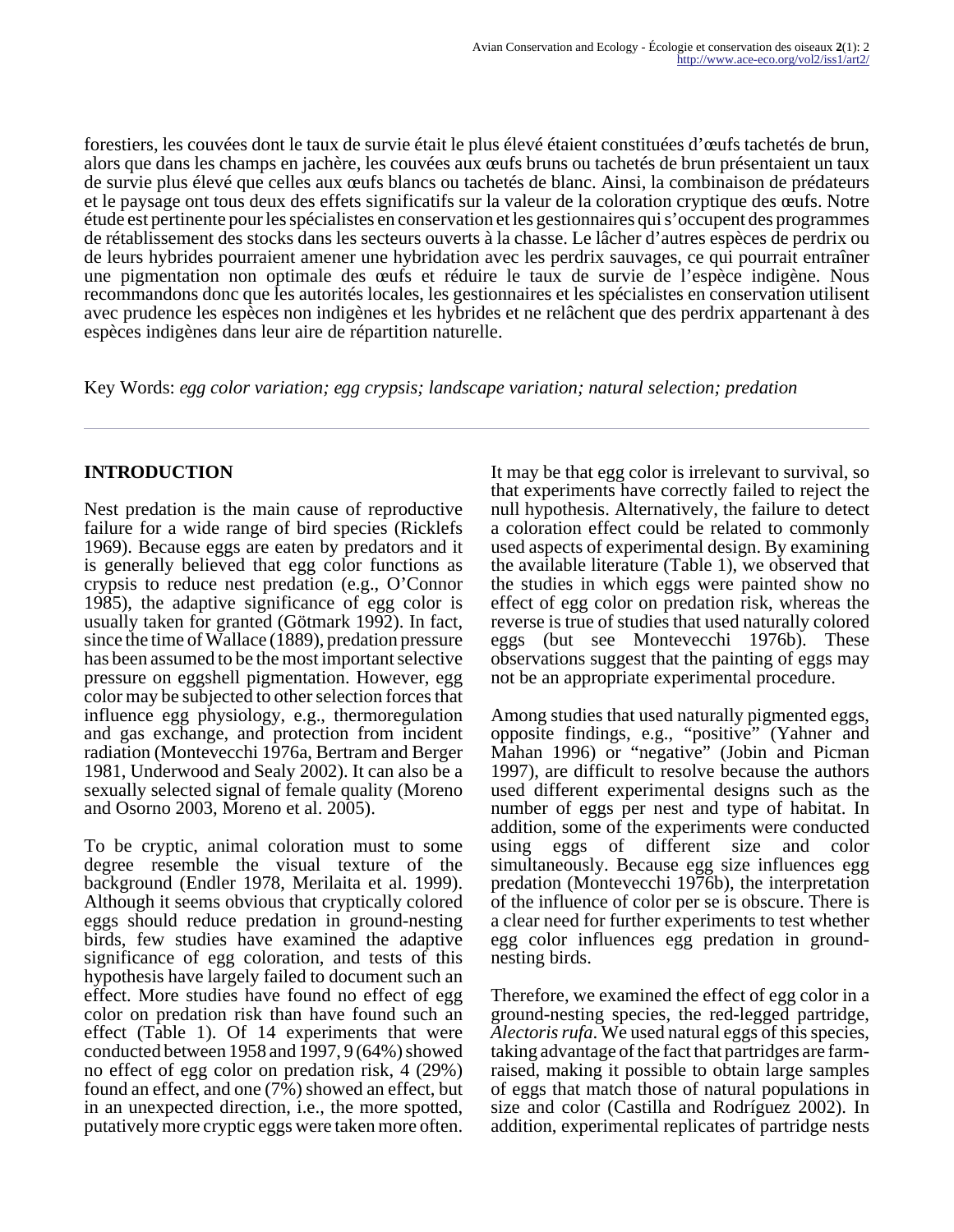| Species<br>Egg color§<br>Predator<br>Effect<br>Author<br>Year<br>Pigment-<br>Egg type†<br>ation des-<br>ignt<br>Gull<br>Gull<br>1958<br>N <sub>o</sub><br>Kruyt<br>pt<br>$sp + u$<br>1962<br>Gull<br>Gull, corvid<br>Tinbergen<br>wh<br>Yes<br>$nat + pt$<br>$sp + u$<br>Gull<br>Gull, corvid<br>N <sub>o</sub><br>pt<br>$sp + u$<br>Hen<br>Gull, corvid<br>No<br>$br + u$<br>pt<br>mimic<br>Corvid<br>Davies<br>unpublis-<br>No<br>sp |
|----------------------------------------------------------------------------------------------------------------------------------------------------------------------------------------------------------------------------------------------------------------------------------------------------------------------------------------------------------------------------------------------------------------------------------------|
|                                                                                                                                                                                                                                                                                                                                                                                                                                        |
|                                                                                                                                                                                                                                                                                                                                                                                                                                        |
|                                                                                                                                                                                                                                                                                                                                                                                                                                        |
|                                                                                                                                                                                                                                                                                                                                                                                                                                        |
|                                                                                                                                                                                                                                                                                                                                                                                                                                        |
| hed man-<br>uscript                                                                                                                                                                                                                                                                                                                                                                                                                    |
| Gull<br>Yes<br>mimic<br>sp<br>-                                                                                                                                                                                                                                                                                                                                                                                                        |
| Montevecchi<br>1976a<br>Hen<br>wh, kh<br>Corvid<br>N <sub>o</sub><br>$sp + u$<br>pt                                                                                                                                                                                                                                                                                                                                                    |
| Hen<br>Corvid<br>wh, bl<br>N <sub>o</sub><br>pt<br>$sp + u$                                                                                                                                                                                                                                                                                                                                                                            |
| Gull hen<br>Corvid<br>wh, kh<br>No<br>$nat + pt$<br>$sp + u$                                                                                                                                                                                                                                                                                                                                                                           |
| Quail<br>wh<br>Corvid<br>Yes<br>$nat + pt$<br>$sp + u$                                                                                                                                                                                                                                                                                                                                                                                 |
| Montevecchi<br>1976b<br>Covid<br>N <sub>o</sub><br>pt                                                                                                                                                                                                                                                                                                                                                                                  |
| Corvid<br>Yes<br>pt                                                                                                                                                                                                                                                                                                                                                                                                                    |
| Yanher and Manhan<br>1996<br>Quail hen<br>Corvid, mammal<br>Yes<br>br, wh<br>nat<br>$sp + u$                                                                                                                                                                                                                                                                                                                                           |
| Jobin and Picman<br>Hen<br>Corvid, mammal<br>1997<br>No<br>br, wh<br>nat<br>u                                                                                                                                                                                                                                                                                                                                                          |
| This study<br>2007<br>Partridge<br>Bird, mammal<br>Yes<br>nat/pl<br>br, wh<br>$sp + u$                                                                                                                                                                                                                                                                                                                                                 |

## **Table 1.** Results of studies examining the effect of egg pigmentation on nest predation.

†mimic, human-made artifical replicas; nat, natural eggs; nat/pl, natural eggs filled with plaster; pt, painted eggs.

‡sp, spotted secondary pigmentation; u, uniform pigmentation.

§sp, spotted; bl, black; br, brown, kh, khaki; wh, white.

are easily constructed because they are scrapes that contain no vegetation.

We compared predation rates for clutches with four different pigmentation classes that are observed in nature. We assumed that the degree of crypsis of the clutches would increase ordinally as follows: pure white, which is the most conspicuous to the human

eye; spotted white; uniform brown; and spotted brown. To examine the influences of habitat type and predator suite, we conducted the experiments in fallow fields and forested landscapes simultaneously. Both of these landscapes are used by *A. rufa* during its daily, seasonal, and reproductive activities (Castilla and Rodríguez 2002, Castilla and Martínez 2007).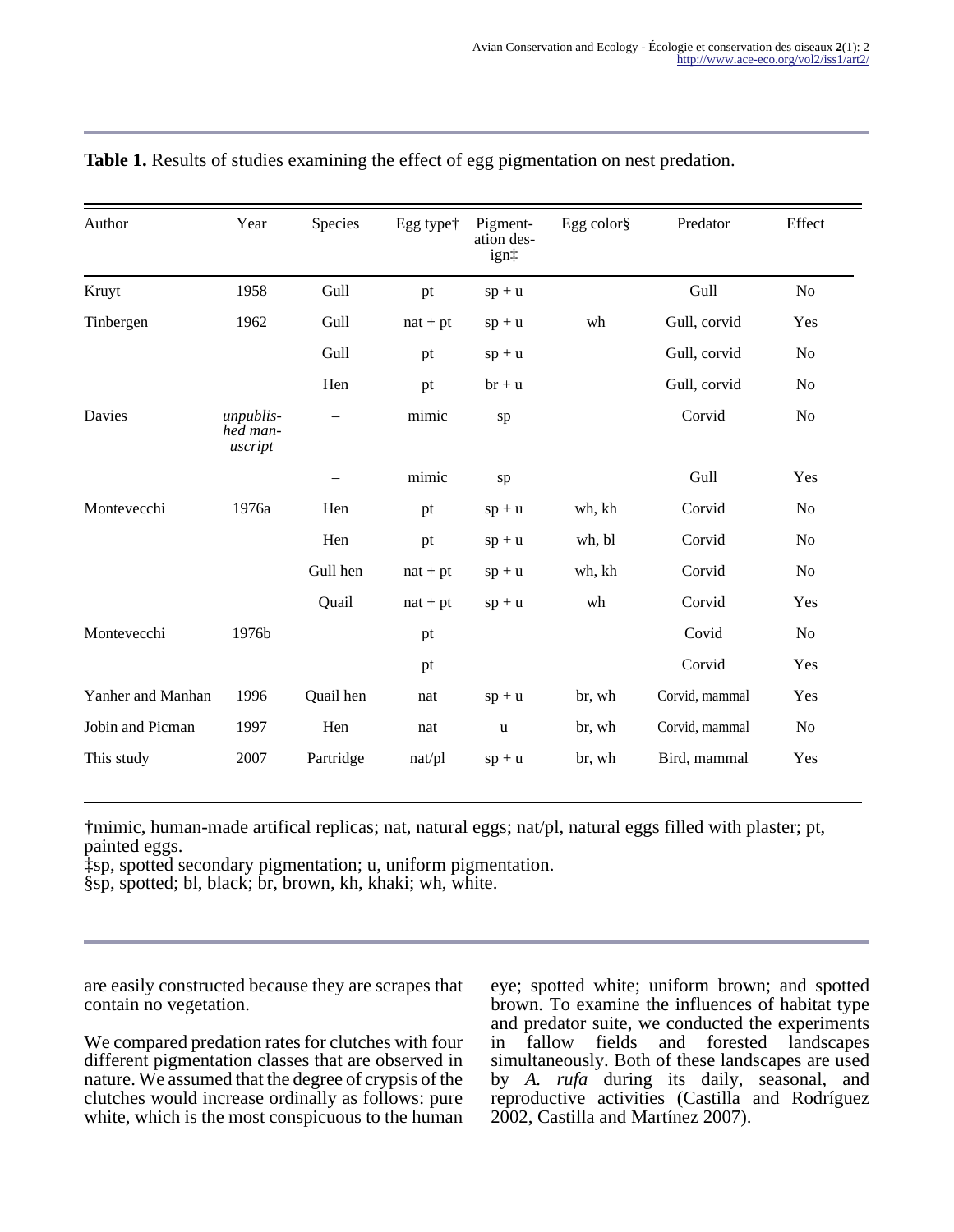Because the risk of predation for white and pale eggs is high in common Mediterranean habitats of dark background (Castilla et al. 2002), human activity that increases the production of eggs differing in color from those of the original population should be prevented. Other partridge species that produce whitish eggs, e.g., *Alectoris chukar*, *A. graeca*, and *A. barbara*, are crossed with *A. rufa* to increase farm production. In Spain, nearly four million partridges are released every year for hunting or stocking, but these activities are conducted without any kind of regulatory oversight. Assuming that egg color is heritable (Wei et al. 1992, Francesch et al. 1997), it would be advisable for local authorities, managers, and conservationists to be cautious with the use of alien species and hybrids, and release only autochthonous species of partridge in their range.

## **METHODS**

## **Study area**

The study was conducted during May 2001 in Encomienda de Mudela, Castilla La Mancha, Ciudad Real, an area of central Spain used for hunting. The area was dominated by oak woodland composed of *Quercus ilex*, *Juniperus oxycedrus*, *Olea europaea*, *Quercus coccifera*, *Rosmarinus officinalis*, *Lavandula stoechas*, *Rubus* sp., and *Thymus* sp., mixed with cereals such as barley, wheat, and oats, fallow fields, and grasses. The substrate color was variable, but mainly brown, i.e., soil mixed with fresh and dry oak leaves. Cereal fields were cultivated with wheat, barley, and oats, which varied in height from 30 to 200 cm. Fallow fields were large areas of soil, mainly without vegetation. The soil color was of various dark and pale tones of reddish-brown.

A variety of corvids occurred in the study area: *Garrulus glandarius*, *Cyanopica cyanus*, *Corvus monedula*, *Corvus corax*, and *Corvus corone*. Magpie, *Pica pica*, was not abundant due to trapping by humans. A variety of mammals also occurred in the area: domestic cats and dogs, *Vulpes vulpes*, *Genetta genetta*, *Meles meles*, *Martes foina*, *Mustela nivalis*, and several species of rodent.

#### **Nests**

Partridges do not build nests of vegetation, but lay their eggs in bare scrapes on the ground. We therefore mimicked nest sites by making small excavations in the substrate without adding materials such as leaves and feathers. Thus, we avoided biases associated with the use of artificial nests, which poorly mimic natural nests (Faaborg 2004, Moore and Robinson 2004, Villard and Pärt 2004).

In the study area and in northeastern Spain, i.e., Catalonia, partridges nest in a large variety of habitats that differ in the degree of overarching cover. Nests can be completely exposed from above or with little cover or can be located under dense and spiny vegetation, at the base of trees such as oaks, olives, and almonds, under rocks, within cereal fields that differ in vegetation height, in fallow fields, or in old abandoned houses.

To our knowledge, there has been no quantitative study of the nest characteristics of *Alectoris rufa* or its densities in different habitats in Spain. We thus decided to mimic the simplest scenario in this experiment. In the forest, we placed all nests adjacent to a tree, shrub, or herb, leaving the nests partially visible. In the fallow, all nests were placed on the ground with no cover from above. We maintained the same nest density and the same distance among nests in the four study areas.

## **Eggs**

Eggs of *A. rufa* have traditionally been described as having a brownish-yellow background with dense brownish-red spots (Cramp and Simmons 1980). Today, however, a larger range of color variation is observed in different zones of Spain (Castilla and Rodríguez 2002). Unfortunately, there are no quantitative studies of egg color variation for *A. rufa* in different habitats over its geographic range, and thus there are no data on the frequency distribution of egg colors. In at least some areas, the historical increase in egg color variation could be the result of hybridization with commercially produced and released game species that produce paler eggs (Harrison 1975). Most *A. rufa* populations in Spain are crossed with other species such as *A. graeca, A.*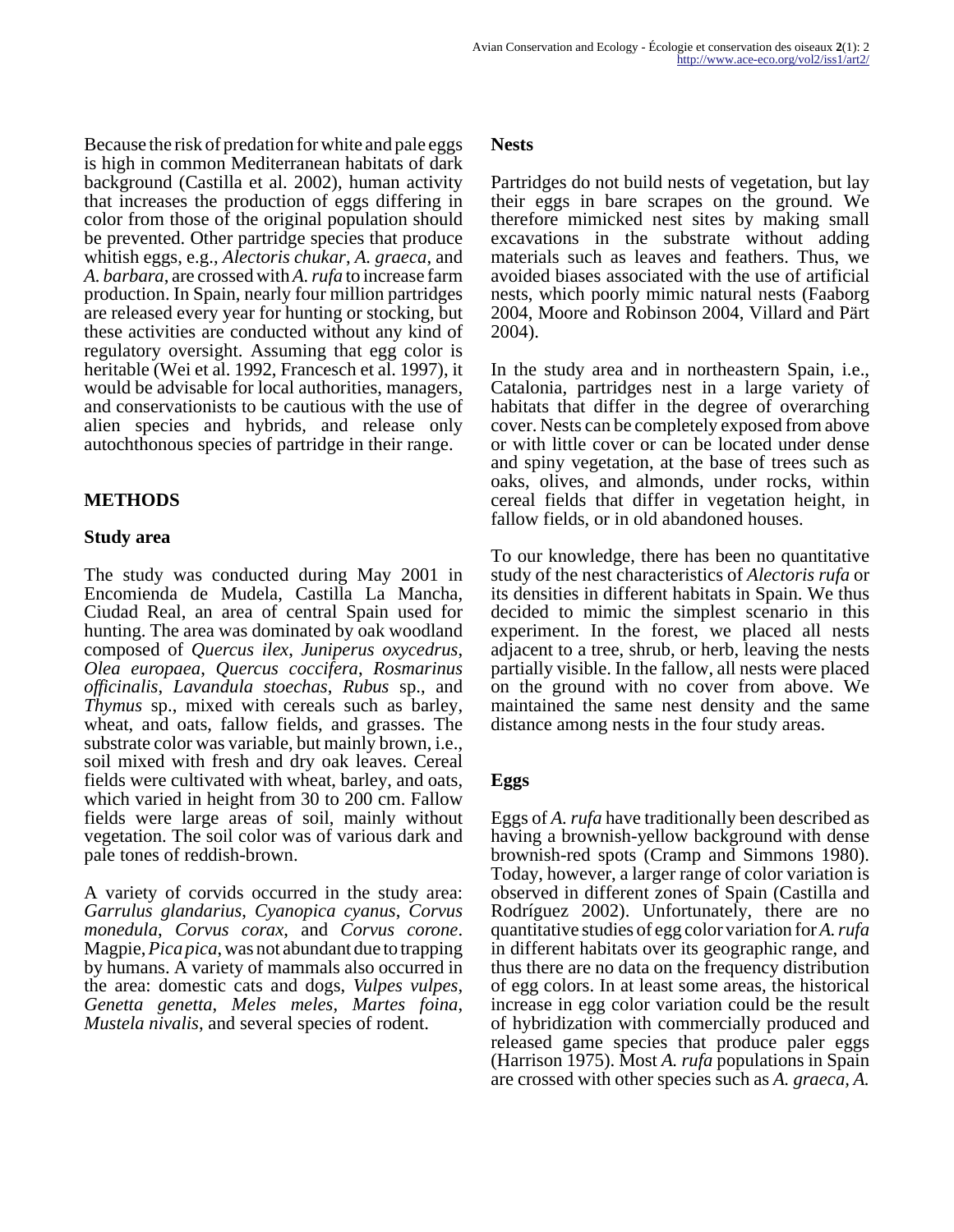*chuckar, and A. barbara* (Instituto de Investigación de Recursos Cinegéticos *unpublished data*), and hybrids probably produce eggs of paler color than do *A. rufa*.

We obtained eggs from two farms, Altube S. A. and Quintos de Mora, and used eggs of four color patterns that had been observed in natural nests at the study site: uniform white, whitish background with brownish-red spots, uniform brown, and brownish background with brownish-red spots, hereafter white, spotted white, brown, and spotted brown, respectively.

The eggs of *A. rufa* show significant size variation (Castilla 2001), and egg size is known to influence predation rates (Montevecchi 1976b). Thus, we used pairs of eggs of similar size, approximately 40 in length  $\times$  30 mm in width, to create clutches that were placed in the center of each nest scrape. The egg size criteria were consistent within and among clutches throughout the study.

Because birds primarily use visual cues to capture their prey, we attempted to distinguish between birds and other predators by obtaining imprints of teeth or beaks by drilling a hole in both sides of each egg and replacing the egg contents with clay (see Castilla 1995). Before the clay dried, we inserted a small wire through one of the holes in the egg. A nylon cord of 14 kg resistance was attached to the wire and to a metal stake that had been driven to ground level at the center of each nest scrape.

## **Experimental design**

The study was conducted in fallow fields and nearby forested landscapes in which natural nests had been observed. The entire study site covered about 50 km<sup>2</sup>. We chose four zones of 1850 m in length  $\times$ 150 m in width. Two fallow zones separated by 1 km occupied the centre of the study site. Forest zones were established on each side and were separated from the fallow zones by 3–4 km.

Because predation rates are influenced by habitat, landscape, season, nest density, nest characteristics, and human visitation (Major and Kendal 1996), all clutch types were presented in each zone. Clutches were placed in all experimental plots during the same time period, and the number of observers and frequency of nest visitation was standardized.

Within each zone, we laid out six plots, each with 16 nest scrapes, for a total of 96 nest scrapes. Nests scrapes were placed in four parallel lines and were spaced in a systematic fashion, with 50 m between nests scrapes within each plot. The between-plot distance was 200 m. We used a Latin square design to randomize egg color among rows and columns. The distance between rows and columns was 50 m. In the forest, nests were placed near, but not under, vegetation. Locations were recorded using a Garmin-Emap GPS, and a numbered flag was placed 6 m away. We also recorded the type of vegetation, i.e., herb, shrub, tree, or none, and the vegetation height near each nest. Preliminary data showed very low predation rates of about 20% after 1 wk. Thus, a single clutch check was made after 2 wk.

## **Predator recognition**

Nest predators such as birds and mammals were categorized by the marks left in the clay of the eggs. Some bill marks were clearly distinguishable from those of the incisors of mammals (Major and Kendal 1996). When eggs were completely broken or had unrecognizable marks, we assigned them the category of unknown. Clutches that were completely missing from scrapes were classified as disappeared.

## **Statistical procedures**

A clutch was considered predated when one or both eggs was attacked. We calculated the effects of color and landscape, as well as of type and height of vegetation, on the predation probability using logistic regression with random effects. We incorporated random effects of plot, and of the interaction of row and column nested within plot (Diggle et al. 1994, Littell et al. 1996).

Generalized linear mixed models were fitted using the GLIMMIX macro for Statistical Analysis Software (SAS). Model selection was based both on the *F* tests for the terms in the model, e.g., color, landscape, vegetation type, and vegetation height, and by comparisons of the deviance of competing nested models. We used *F* tests based on the Wald statistics that are implemented in the SAS macro (Littell et al. 1996). All fitted models were checked using the diagnostics in Collett (1991). Model checking was carried out using R (R Development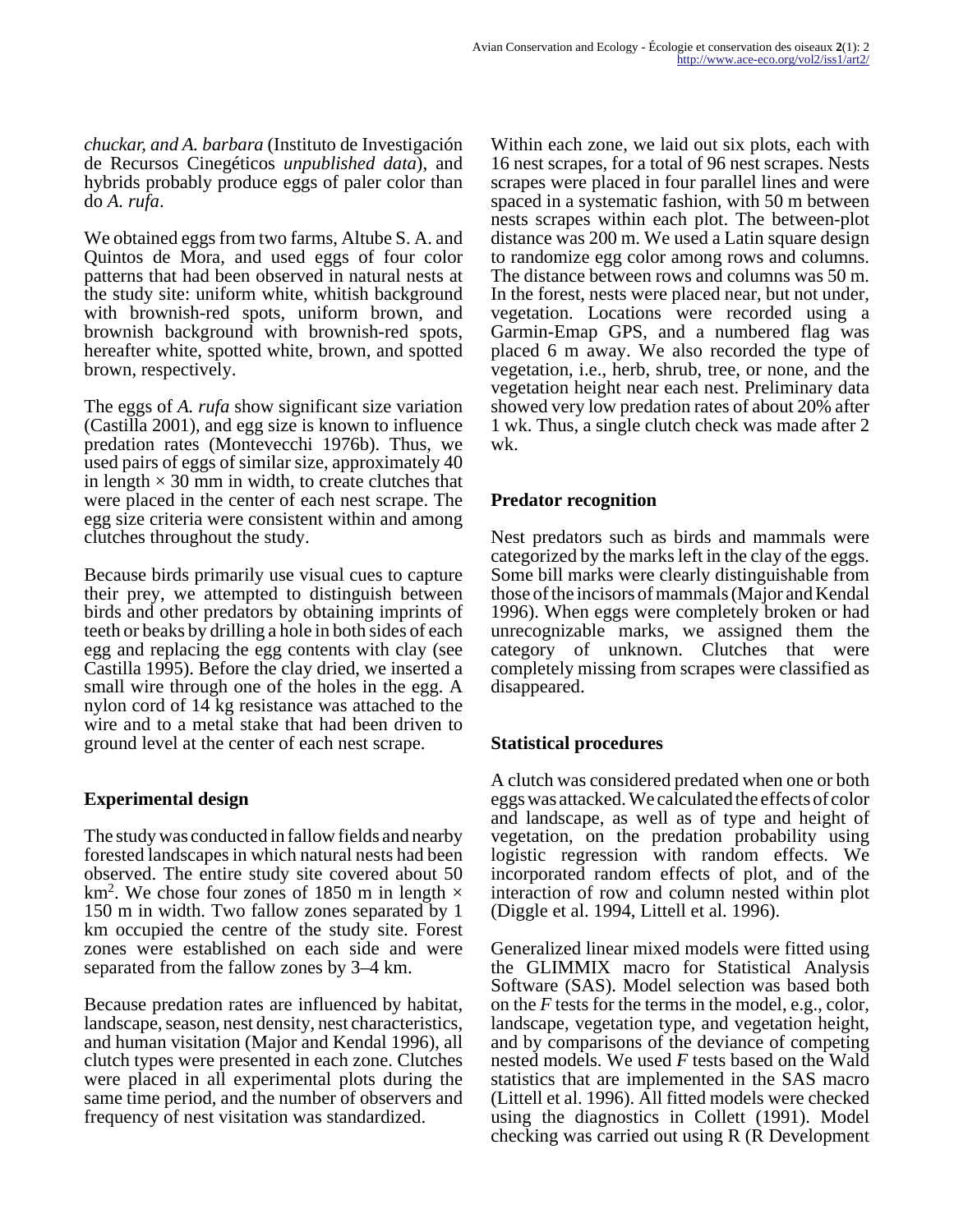Core Team 2004). To compare predation rates between landscapes and among colors we carried out a posteriori comparisons on logit-transformed data using LSMEANS in SAS. The predation rates presented here are the back-transformed proportions as calculated in the analyses.

It was not our objective to examine the effect of vegetation on predation rates; however, because it is impossible to place all nests under identical conditions in nature, we examined possible effects of vegetation nest predation rates. The analyses were carried out using models that fitted color, vegetation type, and vegetation height.

To compare vegetation characteristics among zones in the forest, we used permutation tests. These were chi-square analyses of contingency tables in which the reference distribution used to test significance of the chi-square was obtained by randomly reallocating complete plots to landscapes, so that we always preserved the within-plot characteristics. All permutation tests were carried out using functions that we wrote and executed in R.

## **RESULTS**

Thirty-eight clutches were destroyed accidentally by agricultural machines or cattle; thirty-one of these were in fallow, whereas seven were in forest. These were excluded from the analyses, reducing the sample size to 346 clutches.

## **Nest placement**

Egg color was randomly distributed among vegetation types in the forest habitats ( $\chi^2 = 4.520$ ,  $df = 9, P = 0.90$  and vegetation height ( $\chi^2 = 17.508$ )  $df = 15$ ,  $P = 0.29$ ). Therefore, comparisons of predation rates on eggs differing in color were not biased by differences in vegetation near the nests. In the forest, we found no effect of vegetation height  $(P > 0.3)$  on predation rates, but there was a weak effect of vegetation type, e.g., tree, shrub, herb  $(F_2)$  $_{97}$  = 2.94, *P* = 0.057). Predation rates tended to be higher among nests placed near trees (0.42) and shrubs (0.39) than near herbs (0.16). The majority of nests (72%) were located near trees; ideally, we would have liked to place all nests near trees, but the constraint of equal distances of 50 m between nests prevented this.

## **Influence of egg color on nest predation**

We analyzed the effects of egg color on predation first, without regard to predator identity, and then performed separate analyses for bird predation. The logistic regression included landscape and color as main effects, the interaction effect of landscape and color, and plot. Rows and columns were nested within plots as random effects.

For all predators combined, the final model included the main effects of landscape  $(F_{1, 179} = 15.17, P <$ 0.0001) and color  $(F_{3, 179} = 2.80, P = 0.04)$ , but not the landscape-by-color interaction ( $F_{3, 176} = 1.59$ , *P*  $= 0.19$ ). There were no significant differences in predation rates between white and spotted white eggs or between brown and spotted brown eggs, but the predation rate on white eggs was about twice that on brown eggs (Table 2).

Considering predation by birds only, the final model included the main effects of color  $(F_{3, 176} = 9.41, P$  $= 0.0001$ ) and landscape  $(F_{1, 176} = 4.98, P = 0.027)$ , in addition to the color-by-landscape interaction  $(F_3)$  $_{176}$  = 3.37,  $P$  = 0.02). Predation in general was lower in the fallow than in the forest. In forest habitats, predation was significantly lower on clutches containing spotted brown eggs than on clutches of other colors (all comparisons,  $P < 0.001$ ). In the fallow, predation rates were significantly higher on spotted white and white eggs than on brown and spotted brown eggs (all comparisons, *P* < 0.03; Fig. 1).

## **Nest predators**

Considering all 346 clutches, a predation event, i. e., one or both eggs taken, occurred at 94 (27.2%) nest scrapes (Table 3). It was possible to identify the predator group in 63% of these cases (Table 4). Clutch predation was assigned to birds in 35% of clutches and to mammals in 28%. In the fallow, birds were the most important predators at 41%, whereas unknown predators caused 32% of clutch losses, and attacks by rodents were negligible at 5%. In the forest, birds accounted for 33% of clutch losses and rodents for 19%. Intererestingly, rodents were equally likely to take eggs of any color (Table 4).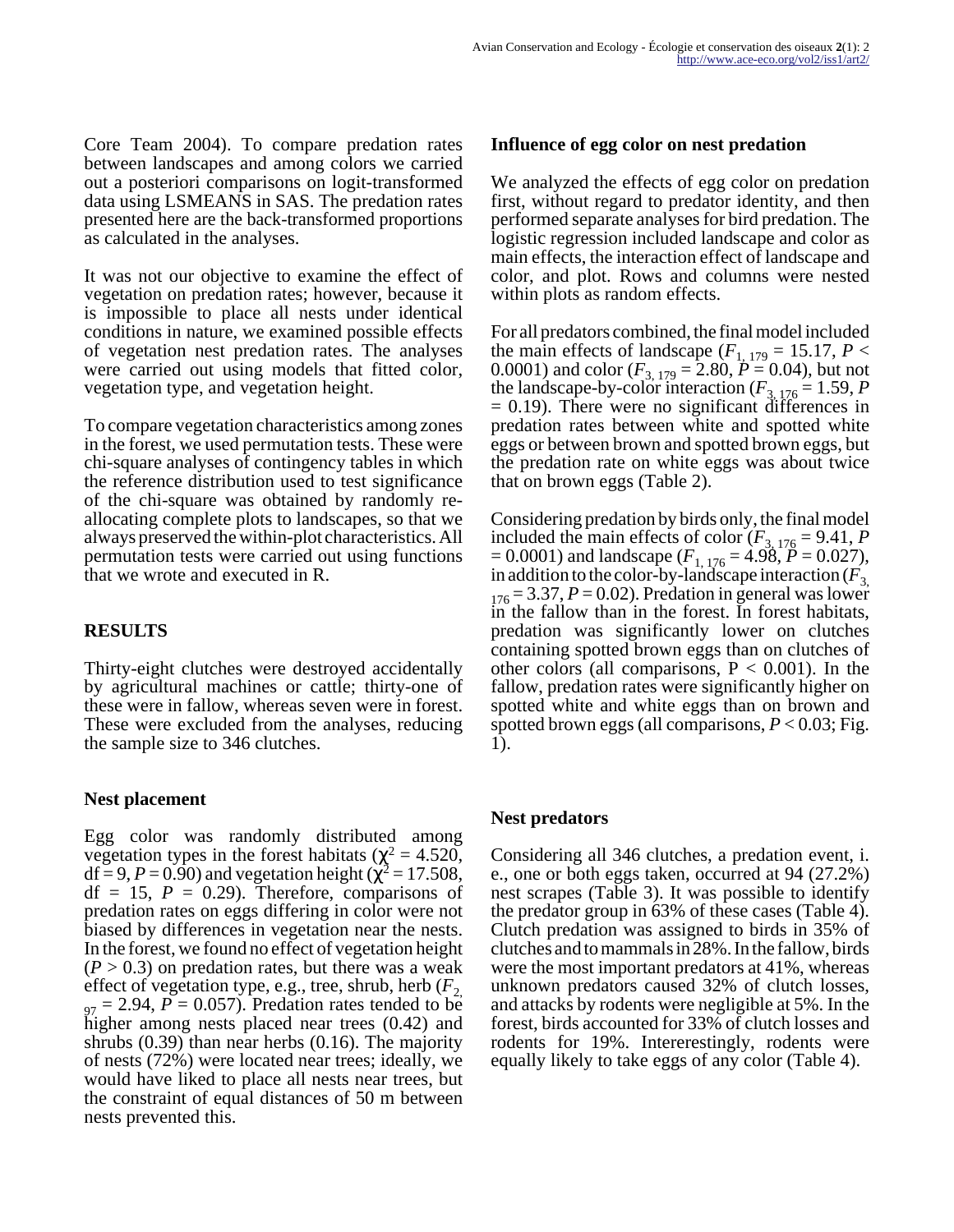| 0.354<br>0.092 | a<br>$\mathbf b$ | 0.240, 0.489<br>0.050, 0.165 |
|----------------|------------------|------------------------------|
|                |                  |                              |
|                |                  |                              |
|                |                  |                              |
|                |                  |                              |
| 0.258          | $\mathbf c$      | 0.165, 0.380                 |
| 0.237          | $\mathbf c$      | 0.150, 0.354                 |
| 0.128          | d                | 0.072, 0.216                 |
| 0.163          | cd               | 0.096, 0.265                 |
|                |                  |                              |

**Table 2.** Predation rates of all predators combined by landscape across all egg colors and by egg color across all landscapes.

*Note:* Means were compared a posteriori using the LSMEANS function in Statistical Analysis Software and the logit-transformed proportions.

<sup> $\dagger$ </sup>Groups with the same letter do not differ significantly at *P* = 0.05.

## **DISCUSSION**

Our results are consistent with those of another study conducted during the same year in Catalonia, northeastern Spain (Castilla et al. 2002). Castilla et al. (2002) used identical methods and placed 384 nests in four pine forests that were burned during a wildfire. Much of the substrate was still black, and differences were expected in the survival of eggs of differing color. Castilla et al. (2002) recorded bird predation in 52% of nests with white eggs, whereas the rate of predation on brown spotted eggs was 27%. The tendency for white or pale eggs to have higher predation rates than cryptic eggs has been reported in many field experiments in which naturally colored eggs were used (e.g., Tinbergen et al. 1962, Montevecchi 1976a, Westmoreland and Best 1986, Yahner and Mahan 1996, Jobin and Picman 1997, Weidinger 2001).

Interestingly, the survival advantage of brown spotted eggs of *Alectoris rufa* is accompanied by a significantly greater hardness, requiring 30 N of force to break through the shell compared to 24 N

for white eggs (Castilla et al. 2006). If predators prefer paler eggs and paler eggs are generally thinner than darker eggs, light egg pigmentation could adaptively focus the attention of predators on the weakest eggs within a clutch.

Our results also indicate that the value of coloration is dependent on the suite of predators. Rodents were nonselective and took eggs of all colors equally. A similar tendency was found for mammal predators in a burned pine forest of Catalonia, Spain (Castilla et al. 2002). In contrast, birds were strongly selective of certain egg patterns. Thus, analyses that fail to discriminate among predators can fail to note the importance of egg coloration. This might explain the negative results of studies that found no significant advantage of cryptic egg coloration (e. g., Jobin and Picman 1997).

For avian predators, there was an interaction between landscape and egg color. In the forest landscape, brown spotted eggs had higher survival than eggs of all other colors. In the fallow landscape with brown soil, brown and brown spotted eggs had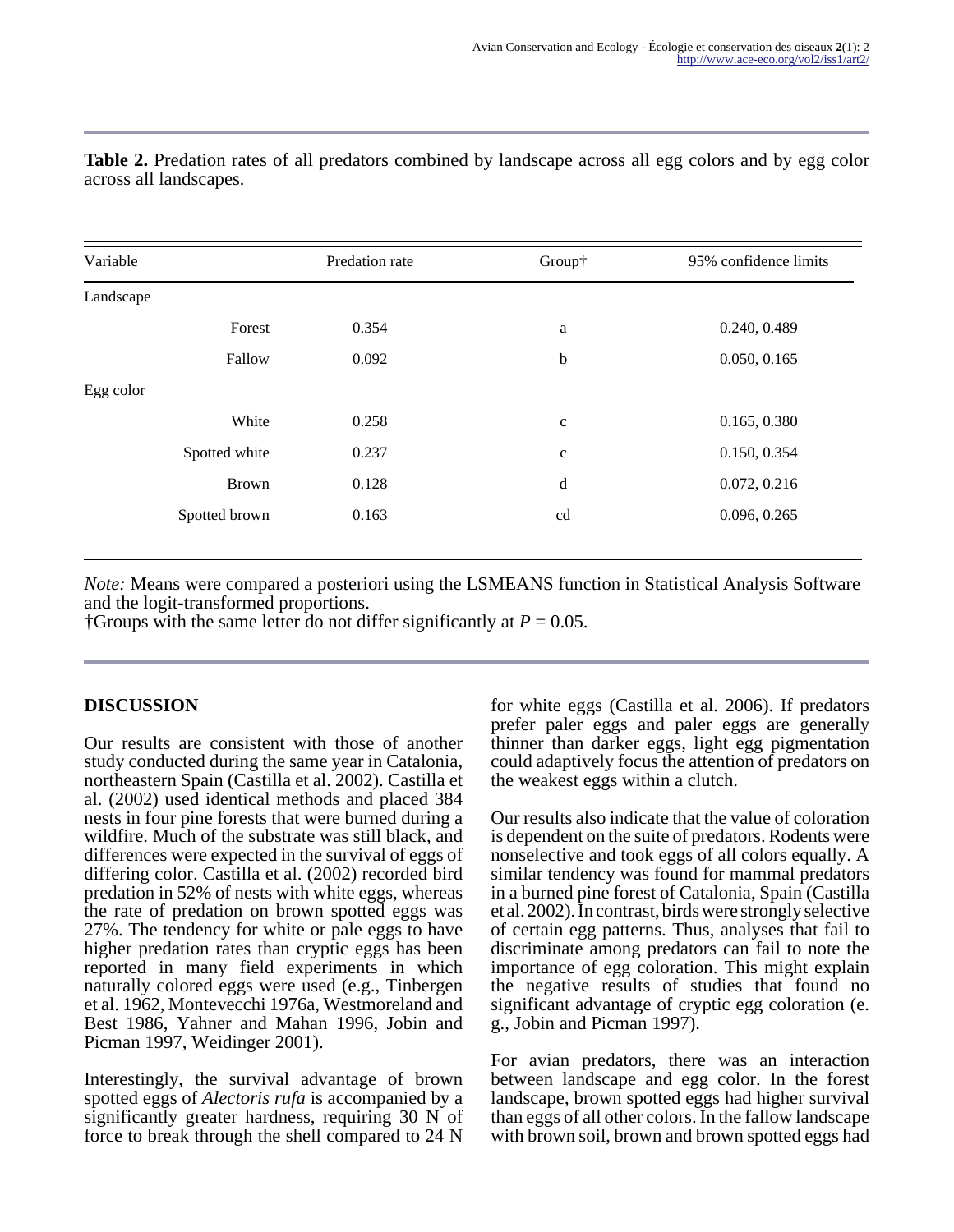**Fig. 1.** Predation rates by birds in different landscapes as predicted by logistic regression. Different lowercase letters indicate significant differences among groups (LSMEANS function in Statistical Analysis Software,  $p < 0.05$ ). Bars, standard error.

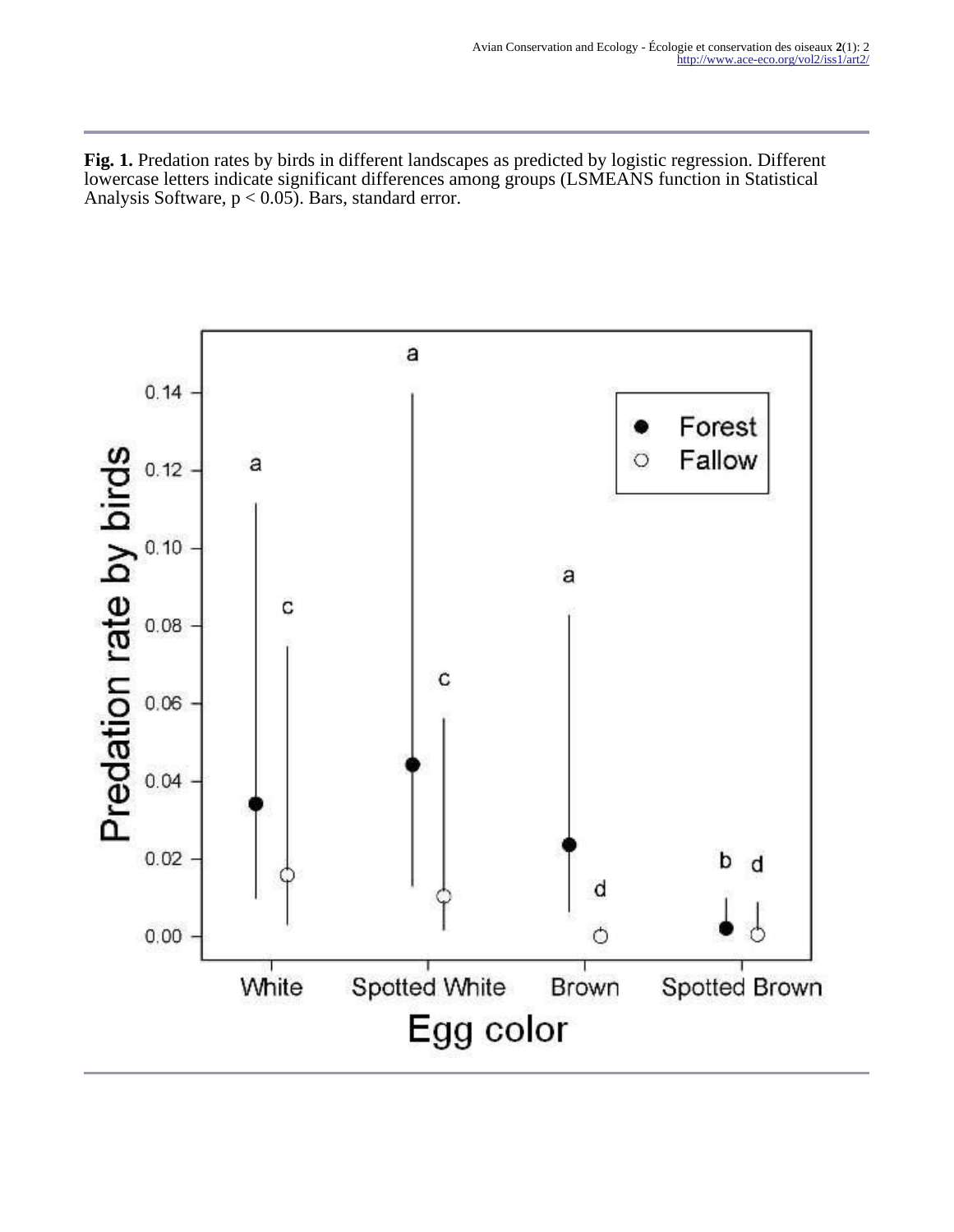| Zone             | ${\bf Plot}$                    | Number of clutches | Number of clutches predated |
|------------------|---------------------------------|--------------------|-----------------------------|
| $1,$ forest $\,$ | $\,1\,$                         | $16\,$             | $\overline{4}$              |
|                  | $\sqrt{2}$                      | $16\,$             | 5                           |
|                  | $\sqrt{3}$                      | $16\,$             | 3                           |
|                  | $\sqrt{4}$                      | $16\,$             | $\boldsymbol{7}$            |
|                  | $\sqrt{5}$                      | $16\,$             | $\,8\,$                     |
|                  | $\sqrt{6}$                      | $16\,$             | $\overline{9}$              |
|                  | Total                           | 96                 | 36                          |
| 2, forest        | $\boldsymbol{7}$                | $16\,$             | $\boldsymbol{7}$            |
|                  | $\,8\,$                         | $16\,$             | $\,$ 8 $\,$                 |
|                  | $\overline{9}$                  | $16\,$             | $\sqrt{2}$                  |
|                  | $10\,$                          | $16\,$             | $\,8\,$                     |
|                  | $11\,$                          | $\boldsymbol{9}$   | $1\,$                       |
|                  | 12                              | $16\,$             | $10\,$                      |
|                  | Total                           | 89                 | 36                          |
| 3, fallow        | 13                              | $13\,$             |                             |
|                  | $14\,$                          | $16\,$             | $\overline{4}$              |
|                  | 15                              | $11\,$             | $\,1$                       |
|                  | $16\,$                          | 14                 |                             |
|                  | $17\,$                          | $15\,$             | $\,1\,$                     |
|                  | 18                              | $16\,$             | $\overline{4}$              |
|                  | Total                           | $85\,$             | $10\,$                      |
| 4, fallow        | $19\,$                          | $11\,$             | $\,1$                       |
|                  | $20\,$                          | $16\,$             | $\mathfrak{Z}$              |
|                  | $21\,$                          | $15\,$             | $\sqrt{2}$                  |
|                  | $22\,$                          | $\mathfrak{Z}$     |                             |
|                  | $23\,$                          | $16\,$             | $\sqrt{6}$                  |
|                  | $24\,$                          | $15\,$             |                             |
|                  | $\operatorname{\mathsf{Total}}$ | $76\,$             | $12\,$                      |

# **Table 3.** Numbers of clutches placed in 24 plots in four zones and predated after 2 wk.

*Note:* Clutches destroyed by agricultural machinery are not included.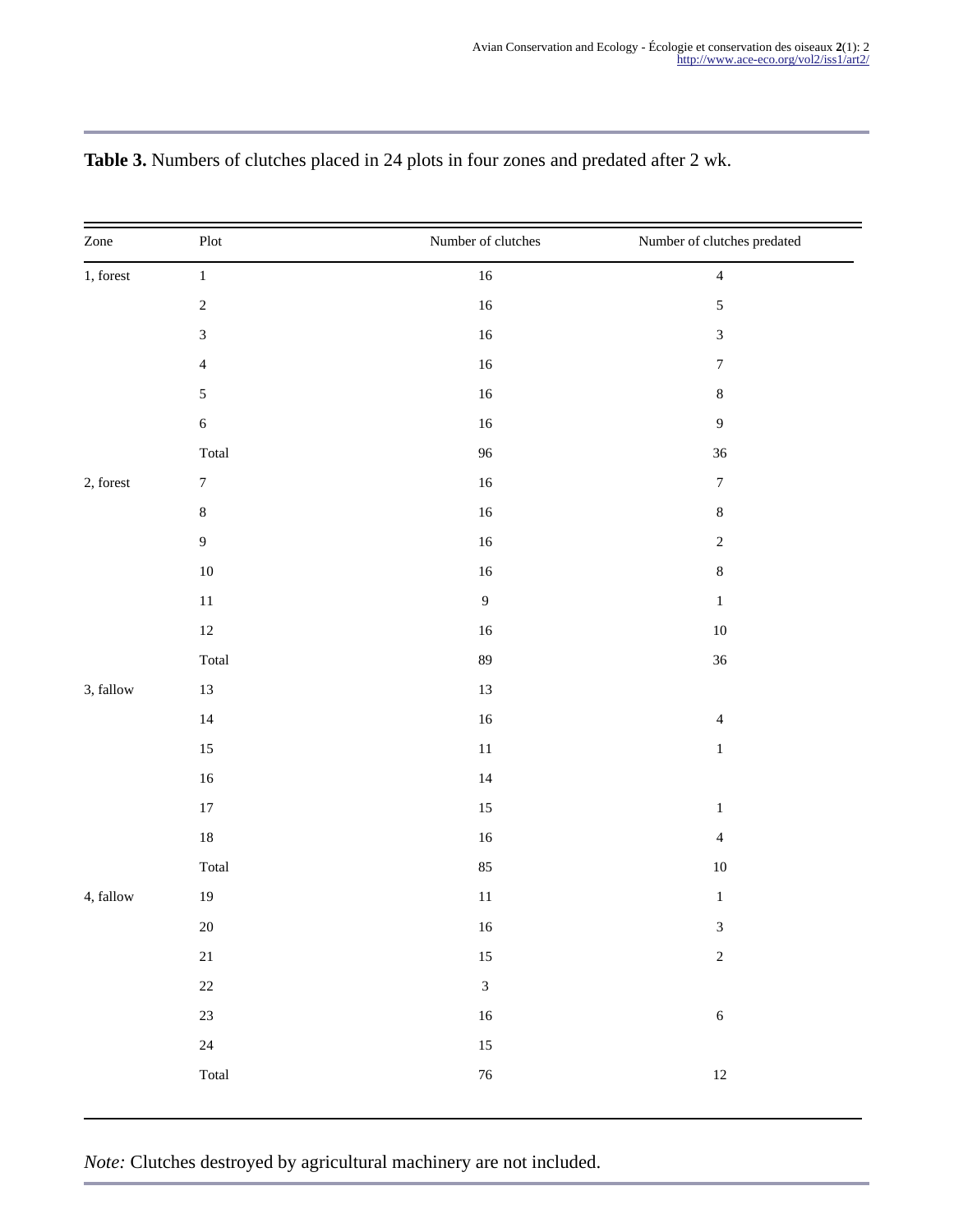| Predator                    | Total no.<br>predators | Egg color pattern  |     |                |                                      | Landscape |                |
|-----------------------------|------------------------|--------------------|-----|----------------|--------------------------------------|-----------|----------------|
|                             |                        | Uniform w-<br>hite | own | hite           | Uniform br- Spotted w- Spotted brown | Forest    | Fallow         |
| <b>Birds</b>                | 33                     | 12                 | 6   | 12             | 3                                    | 24        | 9              |
| Rodents                     | 15                     | $\overline{4}$     | 3   | 1              | 7                                    | 14        | $\mathbf{1}$   |
| <b>Mammals</b>              | 11                     | 3                  | 5   | $\overline{2}$ | 1                                    | 9         | $\overline{2}$ |
| Indeterminate, eggs present | 20                     | $\overline{4}$     | 3   | 7              | 6                                    | 17        | 3              |
| Indeterminate, eggs removed | 15                     | 5                  | 2   | 5              | 3                                    | 8         | 7              |
| Total no. predated clutches | 94                     | 28                 | 19  | 27             | 20                                   | 72        | 22             |
|                             | 94                     |                    | 94  |                |                                      |           | 94             |

## **Table 4.** Clutch losses attributed to different types of predators.

higher survival than eggs of other colors, indicating that the background color of eggs was the key factor in survival. Our samples sizes for this effect were small and the *P* values were not highly significant, so these trends could be attributed to sampling error. However, the findings may also be explained by differences in the visual complexity of the landscapes. The presence of nearby and overarching vegetation in the forest habitat may have created a patchy pattern of sun and shade on the substrate. Thus, spotted brown eggs would match not only the substrate color, but also the complex pattern of light and dark created by vegetation intercepting the sunlight. In contrast, fallow fields had a less complex visual pattern, so the background color of eggs was the primary determinant of survival and spotting did not confer a survival benefit.

Some authors have already suggested that eggshell polymorphism may have resulted from adaptation to the choice of breeding site and variation in the color of background substrates (Weidinger 2001, Blanco and Bertellotti 2002). Others have suggested that egg color variation in ground nesting birds may have evolved from differences in predator suites (Blanco and Bertelloti 2002). However, egg color variation may be subjected to other selection forces

that may differ in intensity depending on the habitat or even among years within a given habitat.

The genetic or physiological causes of eggshell polymorphism in *A. rufa* are unknown. However, because there seems to have been an increase in eggshell polymorphism in the last 25 yr, mutation and selection are unlikely explanations. Rather, it seems likely that natural populations of this species have hybridized with other partridge species that are commercially produced and released for hunting. If so, the commercial practice has introduced egg color alleles that probably reduce the fecundity of the native partridge population. Although it is possible that some egg color variants are adaptive in some parts of the species' range, e.g., partridges in calcareous zones that have whitish substrates may benefit from light-colored eggs, it is more likely that the introduced alleles are generally maladaptive. We thus suggest caution with the release of nonnative species within the range of native *A. rufa*.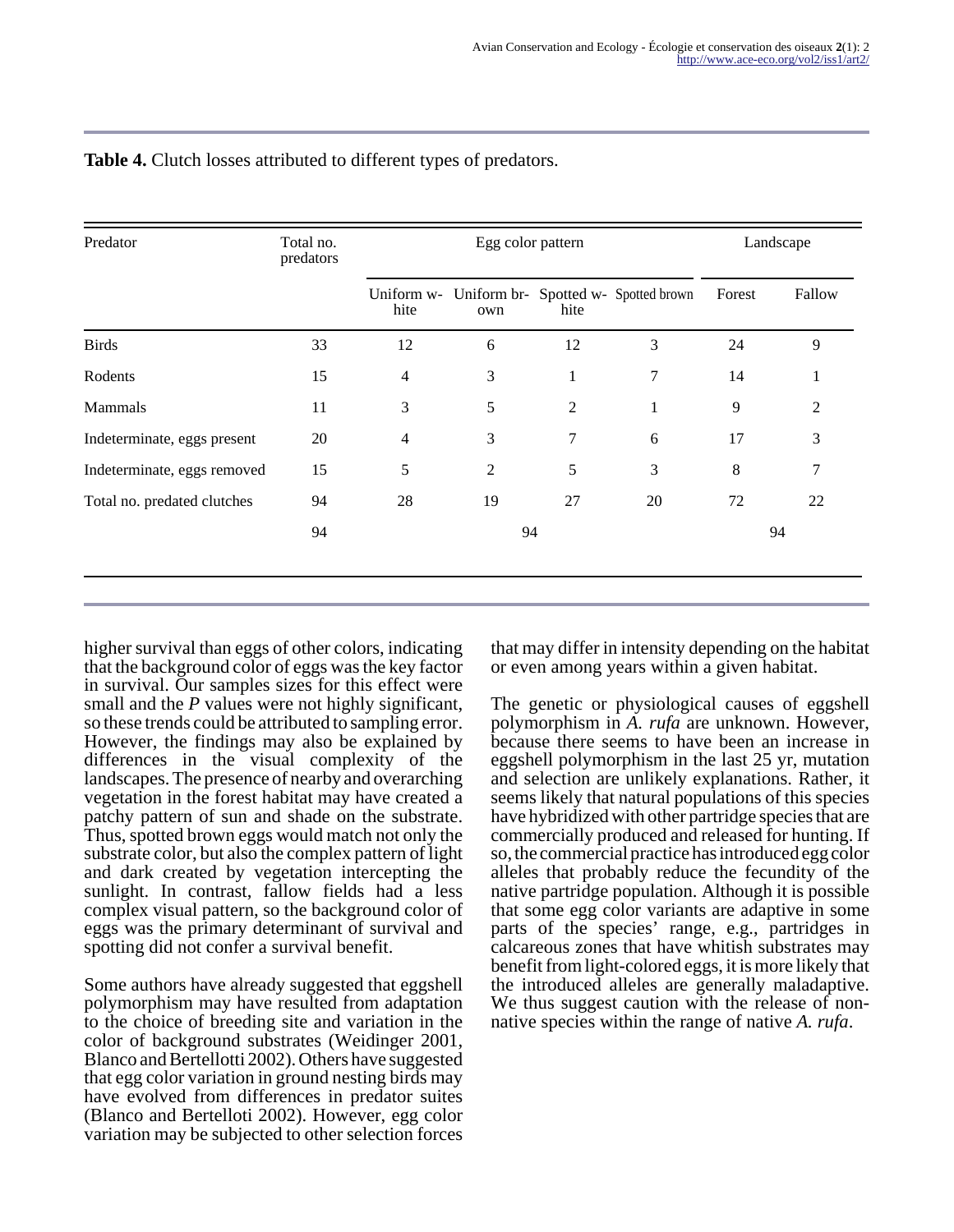*Responses to this article can be read online at: <http://www.ace-eco.org/vol2/iss1/art2/responses/>*

#### **Acknowledgments:**

*We thank Enric Pastor (Forestal Silvicat S.L.), Jose Mª Figueras (Escuela de Capacitación Agraria del Solsonés) and Esther Pérez for great help and assistance in the field; Carmen López (Spanish National Parks Service), who prepared and measured the eggs; and Carlos Rodríguez, who facilitated permissions and assisted during the study. We thank the gamekeepers of Encomienda de Mudela (Julián, Esteban, and Ambrosio). Jesús Herranz identified predator marks on the eggs. Dirk Bauwens and Juan Moreno provided us with literature, and D. Bauwens, Dr. Marc-André Villard, and Dr. Bertellotti commented on the manuscript. We very much thank the farms Agrocinegética Altube S.A. and Quintos de Mora (Junta de Comunidades de Castilla La Mancha, Toledo) for providing a large number of partridge eggs. This paper is a contribution from the Biological Station of Sanaüja, the National Science Museum of Madrid (CSIC). This work was conducted on a contract "Ramón and Cajal" to AMC from the Spanish National Science Foundation (CSIC, Ministerio de Educación y Ciencia) and supported by the Organismo Autónomo de Parques Nacionales (Ministerio de Medio Ambiente).*

## **LITERATURE CITED**

**Bertram, B. C. R., and F.A. Burger.** 1981. Are ostrich *Struthio camelus* eggs the wrong colour? *Ibis* **123**:207-210.

**Blanco, G., and M. Bertellotti.** 2002. Differential predation by mammals and birds: implications for egg-colour polymorphism in a nomadic breeding seabird. *Biological Journal of the Linnean Society* **75**:137-146.

**Castilla, A. M.** 1995. Intensive predation of artificial Audouin's gull nests by the yellow-legged gull in the Columbretes Islands, Spain. *Colonial Waterbirds* **18**:226-230.

**Castilla, A. M.** 2001. Huevos de perdiz roja (*Alectoris rufa*) de granjas cinegéticas. *Trofeo-Caza y Conservación* **372**:34-38.

**Castilla, A. M., A. Herrel, G. Díaz, and A. Francesch.** 2006. Importancia de la cáscara del huevo en perdiz roja (*Alectoris rufa*) y codorniz (*Coturnix japonica*). *Jara y Sedal* **54**:78-82

**Castilla, A. M., and J. Martínez.** 2007. *Adaptación de las perdices (*Alectoris rufa*) al campo: la forma de recuperar poblaciones y disfrutar de la caza.* Repofot, Madrid, Spain, *in press*.

**Castilla, A. M., E. Pérez, and E. Pastor.** 2002. *Depredación de nidos de perdiz roja (*Alectoris rufa*) en los bosques quemados de Riner y Pinós (Solsonés, Lleida, Catalonia, España).* Unpublished report to Centro Tecnológico Forestal de Cataluña, Solsona, Spain.

**Castilla, A. M., and C. Rodríguez.** 2002. *Influencia de la depredación y de otros factores sobre la pérdida de nidos de perdiz roja (*Alectoris rufa*) en la Encomienda de Mudela, Castilla La Mancha (Ciudad Real).* Serie Técnica. Organismo Autónomo Parques Nacionales, Ministerio de Medio Ambiente, Madrid, Spain.

**Collett, D.** 1991. *Modelling binary data.* Chapman and Hall, London, UK.

**Cramp, S., and K. E. L. Simmons.** 1980. *Alectoris rufa*, red-legged partridge. Pages 463-469 *in* S. Cramp and K. E. L. Simmons, editors. *Handbook of the birds of Europe, the Middle East and North Africa: The birds of the western paleartic.* Volume 2. Oxford University Press, Oxford, UK.

**Diggle, P. J., K. Y. Liang, and S. L. Zeger.** 1994. *Analysis of longitudinal data.* Oxford University Press, New York, New York, USA.

**Endler, J. A.** 1978. A predator's view of animal color patterns. *Evolutionary Biology* **11**:319-364.

**Faaborg, J.** 2004. Truly artificial nest studies. *Conservation Biology* **18**:369-370.

**Francesch, A., J. Estany, L. Alfonso, and M. Iglesias.** 1997. Genetic parameters for egg number, egg weight, and eggshell color in three Catalan poultry breeds. *Poultry Science* **76**:1627-1631.

**Götmark, F.** 1992. Blue eggs do not reduce nest predation in the song thrush, *Turdus philomelos. Behavioral Ecology and Sociobiology* **30**:245-252.